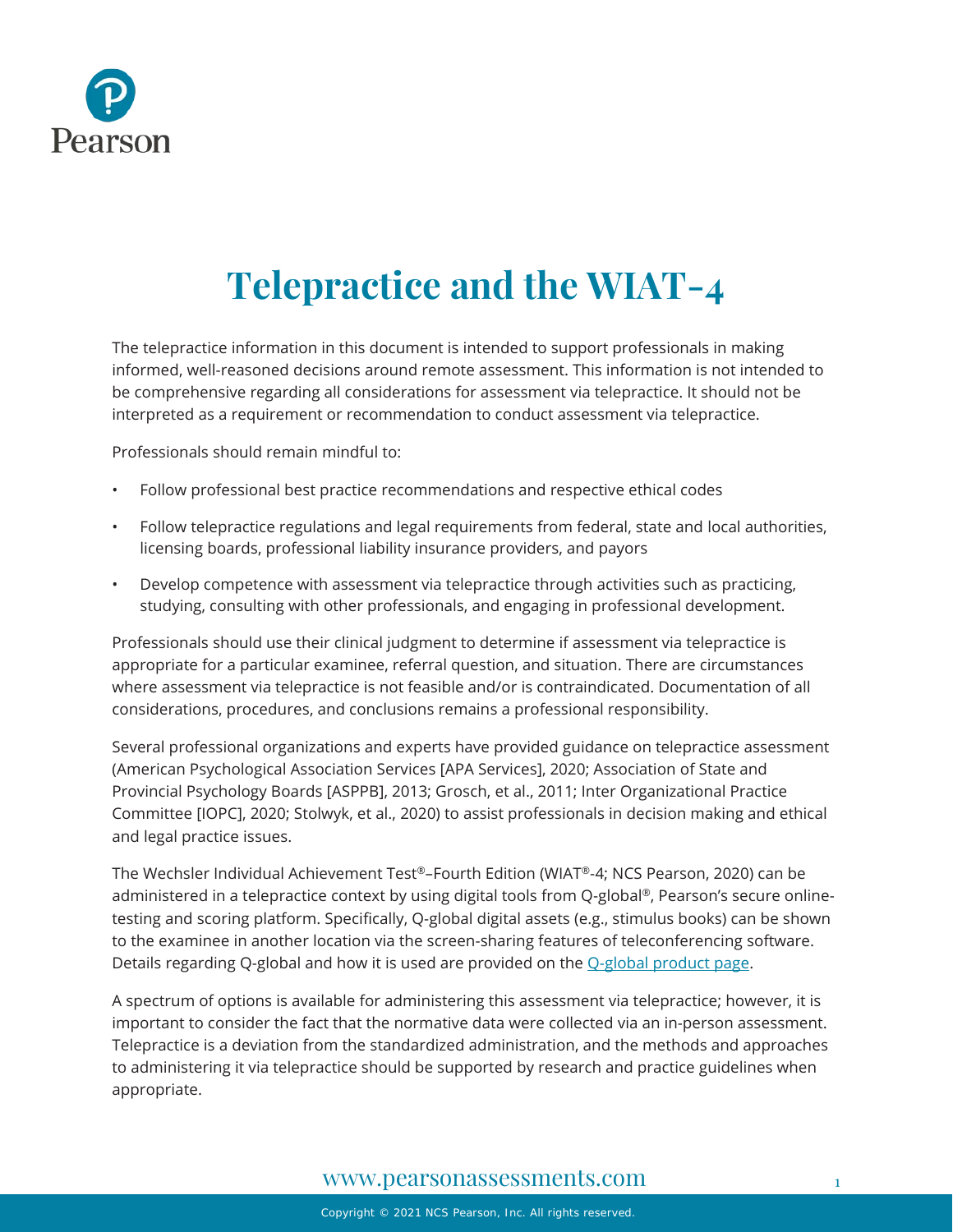Professionals engaging in telepractice assessment may train facilitators to work with them on a regular basis in order to provide greater coverage to underserved populations (e.g., only two professionals within a 500-mile radius, shortage of school psychologists within a school district). If such a facilitator is well trained and in a professional role (i.e., a professional facilitator), they can help to present the entire WIAT-4 as would be expected in an in-person administration mode as well as adjust audiovisual equipment. If a professional facilitator is not used, it impacts the workflow of the session and it may affect subtest selection and availability of composite scores.

In times when physical distancing is necessary (such as the COVID-19 pandemic), using a professional facilitator may not be safe or feasible. If testing must occur under these conditions, it is possible that the examinee may participate without the help of an on-site facilitator. If the examiner determines that no facilitator is required, the examinee can assist with technological and administrative tasks during testing and should be oriented to these responsibilities prior to, and again at the beginning, of the session. An initial virtual meeting should occur in advance of the testing session to address numerous issues specific to testing via telepractice. This initial virtual meeting is described in the administrative and technological tasks portion of the Examiner Considerations section and referred to in various sections of this document. The examiner should consider best practice guidelines, the referral question, and the examinee's condition, as well as telepractice equivalence study conditions to determine if this is possible and appropriate. Independent examinee participation may not be possible or appropriate, for example, for young examinees or examinees with low cognitive ability or with low levels of technological literacy and experience.

If the examiner determines that the examinee cannot participate independently, and testing must occur under physical distancing constraints, the only facilitator available may be someone in the examinee's home (e.g., a parent, guardian, or caretaker). If the on-site facilitator is not in a professional role (i.e., nonprofessional facilitator), they can assist with technological and administrative tasks during testing and should be oriented to these responsibilities in the initial virtual meeting and again at the beginning of the session.

Professional and nonprofessional facilitators typically do not remain in the room with the examinee throughout the testing session. The examiner should plan to minimize (as much as possible) the need for the facilitator to remain in the room. In rare cases when the facilitator must remain in the room, they should do so passively and unobtrusively; they should merely monitor and address the examinee's practical needs, as well as any technological or administrative issues as necessary. The facilitator's role should be defined clearly by the examiner. The facilitator should only perform those functions the examiner approves and deems necessary. In any case, if a facilitator is necessary it is preferred that the facilitator remain accessible.

If using the response booklet is not feasible, the composite score selection is impacted. The following table presents the composite scores that can be obtained with and without response booklet use.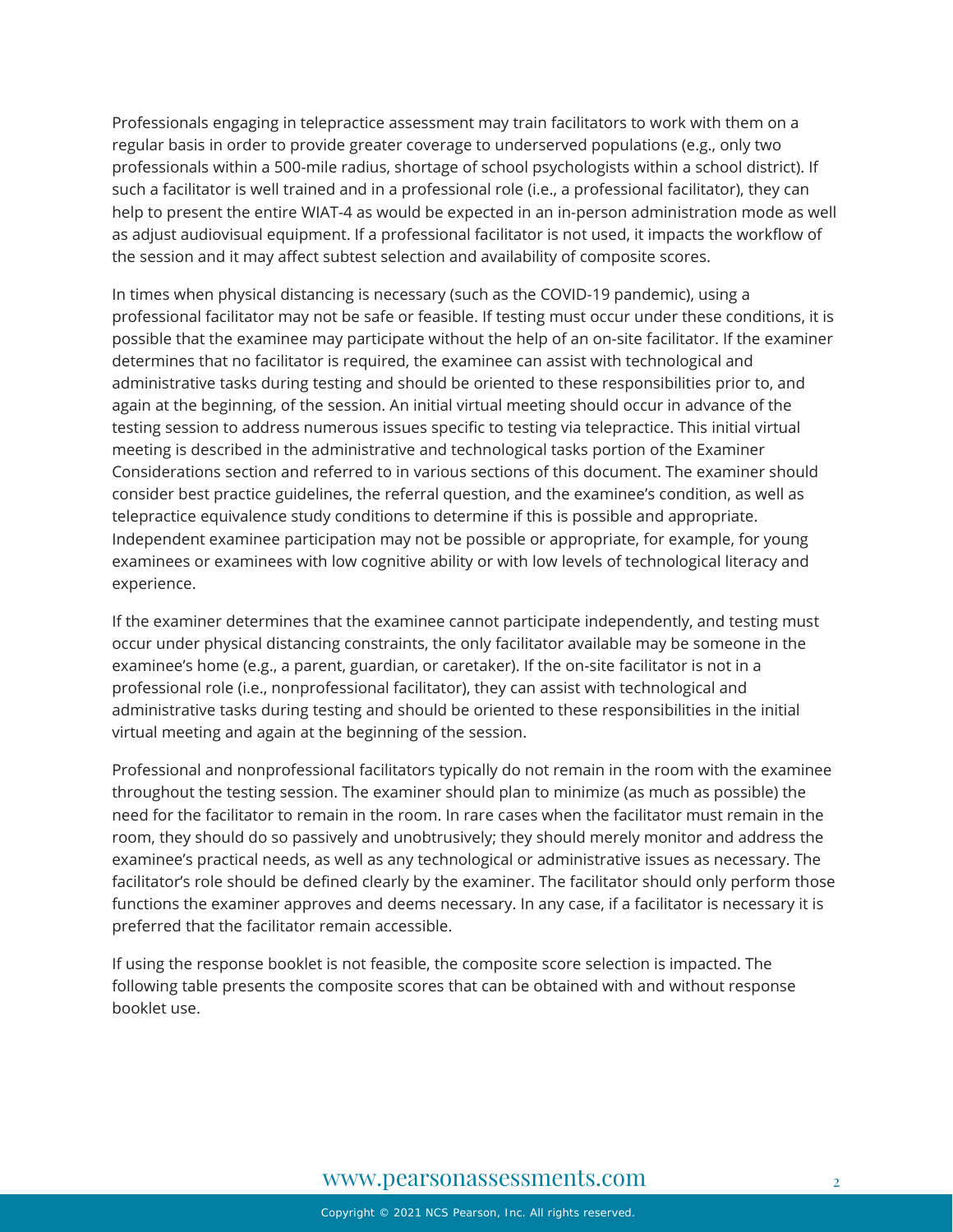|                                                                 | <b>Full Administration</b>        | <b>No Response Booklet</b> |
|-----------------------------------------------------------------|-----------------------------------|----------------------------|
| <b>Composite Score</b>                                          | <b>Composite Score Available?</b> |                            |
| Reading                                                         |                                   | ✓                          |
| Written Expression                                              |                                   | No                         |
| Mathematics                                                     |                                   | No                         |
| <b>Total Achievement</b>                                        | ✓                                 | No                         |
| <b>Basic Reading</b>                                            |                                   | ✓                          |
| Decoding                                                        |                                   |                            |
| Reading Fluency                                                 |                                   |                            |
| Math Fluency                                                    | $\checkmark$                      | No                         |
| <b>Writing Fluency</b>                                          |                                   | No                         |
| Oral Language                                                   |                                   |                            |
| Phonological Processing                                         |                                   |                            |
| <b>Orthographic Processing</b>                                  |                                   | No                         |
| <b>Orthographic Processing</b><br>Extended (Q-interactive only) | $\checkmark$                      | No                         |
| Dyslexia Index                                                  | $\checkmark$                      | $\checkmark$               |

# **Conducting Telepractice Assessment**

Conducting a valid assessment in a telepractice service delivery model requires an understanding of the interplay of a number of complex issues. In addition to the general information on Pearson's telepractice page, examiners should address five factors (Eichstadt et al., 2013) when planning to administer and score assessments via telepractice:

- 1. [Telepractice Environment & Equipment](#page-3-0)
- 2. [Assessment Materials & Procedures](#page-5-0)
- 3. [Examinee Considerations](#page-11-0)
- 4. [Examiner Considerations](#page-11-1)
- 5. [Other Considerations](#page-12-0)

#### [www.pearsonassessments.com](http://www.pearsonassessments.com/) 3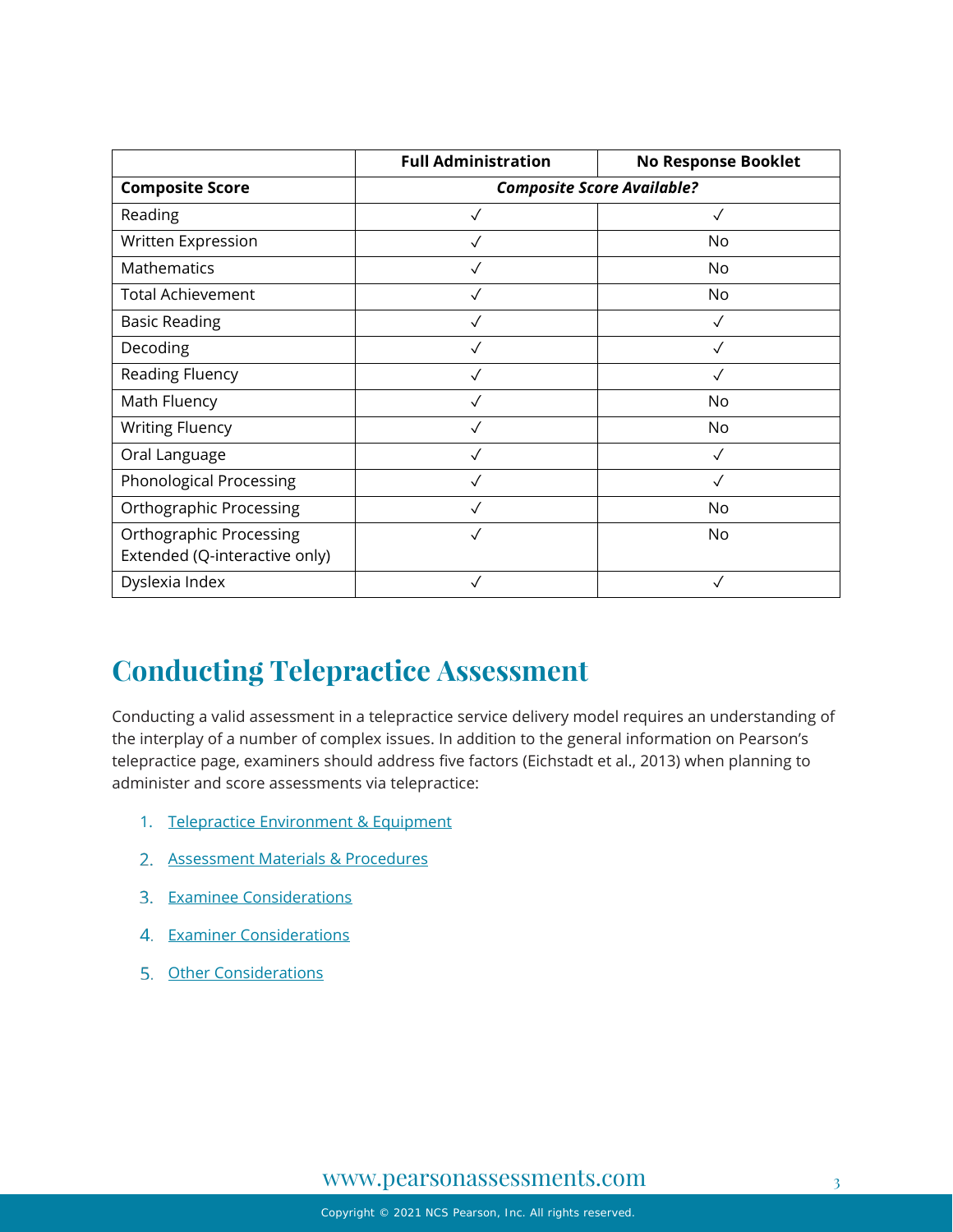# <span id="page-3-0"></span>1. Telepractice Environment & Equipment

#### **Computers and Connectivity**

Two computers with audio and video capability and stable internet connectivity—one for the examiner and one for the examinee—are required. A web camera, microphone, and speakers or headphones are required for both the examiner and the examinee. A second computer screen or split-screen format on a large computer monitor for the examiner is helpful to allow a view of the digital administration manual, but the examiner can also use the paper format manual or the Qinteractive<sup>®</sup> platform. The second computer screen or large screen also tends to make sharing test content more straightforward for the examiner.

#### **Image/Screen Size**

When items with visual stimuli are presented, the digital image of the visual stimuli on the examinee's screen should be at least 9.7" measured diagonally, similar to an iPad® or iPad Air®. Some teleconferencing software shrinks the size of images; the image size should be verified in the initial virtual meeting. It is recommended that computer screens used for teleconference assessment be at least 15" measured diagonally. Smaller screens, such as those of iPad minis, small tablet PCs, and smartphones, are not allowed for examinee-facing content, as these have not been examined empirically and may affect stimulus presentation, examinee response, and validity of the test results. Similarly, presenting stimuli on extremely large screens has not been examined, so the same precaution applies. At the beginning of the testing session, the examiner may ask for a peripheral camera or device (as described later in this section) to be aimed at the examinee's screen to ensure that the examinee's screen is displaying images in the correct aspect ratio and not stretching or obscuring the stimuli image.

#### **Audio Considerations**

High-quality audio capabilities are required during the administration. An over the head, two-ear, stereo headset with attached boom microphone is recommended for both the examiner and examinee. Headphones with a microphone may be used if a headset is not available.

The examiner should test the audio for both the examiner and examinee in the initial virtual meeting and at the beginning of the testing session to ensure a high-quality audio environment is present. Testing the audio should include an informal conversation prior to the administration where the examiner is listening for any clicks, pops, or breaks in the audio signal that distorts or interrupts the voice of the examinee. The examiner should also ask if there are any interruptions or distortions in the audio signal on the examinee's end. Any connectivity lapses, distractions, or intrusions that occurred during testing should be reported.

#### **Audiovisual Distractions**

As with any testing session, the examiner should do everything possible to make sure the examinee's environment is free from audio and visual distractions. If the examiner is unfamiliar with the examinee's planned physical location, a visual tour of the intended testing room should be given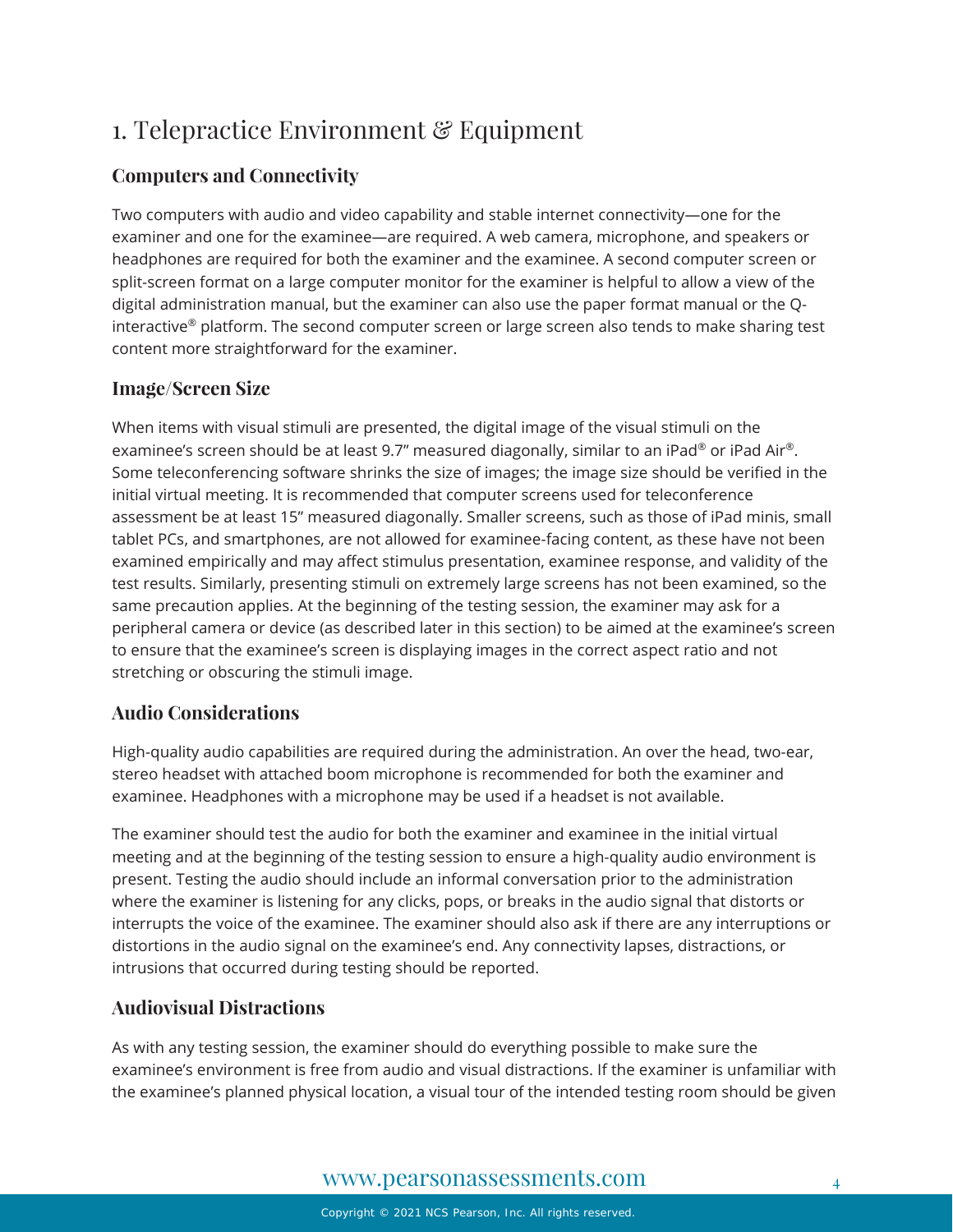during the initial virtual meeting. The examiner can then provide a list of issues to address to transform the environment into one suitable for testing. For example, remove distracting items, silence all electronics, and close doors. The examiner should confirm that these issues have been addressed at the time of testing. If possible, the examinee should be positioned facing away from the door to ensure the examiner can verify through the examinee's camera that the door remains shut and can monitor any interruptions. The examiner should confirm that all other applications on the computer, laptop, or peripheral device are closed, the keyboard is moved aside or covered after the session is connected, and alerts and notifications are silenced on the peripheral device. Radios, televisions, other cellular phones, fax machines, smart speakers, printers, and equipment that emit noise must be silenced and/or removed from the room.

#### **Lighting**

Good overhead and facial lighting should be established for the examiner and examinee. Blinds or shades should be closed to reduce sun glare on faces and the computer screens.

#### **Teleconferencing Software**

Teleconferencing software is required. Screen-sharing capability is required if anything other than items with verbal stimuli and responses are administered.

#### **Video**

High-quality video (HD preferred) is required during the administration. Make sure the full faces of the examiner and the examinee are seen using each respective web camera. The teleconferencing software should allow all relevant visual stimuli to be fully visible to the examinee when providing instruction or completing items; the view of the examiner should not impede the examinee's view of visual test stimuli.

#### **Peripheral Camera or Device**

A standalone peripheral camera can be used to provide a view of the session from another angle or a live view of the examinee's progress. Alternately, a separate device (e.g., a smartphone with a camera or another peripheral device) can be connected to the teleconference and set in a stable position to show the examinee's pointing or written responses. The device's audio should be silenced and microphone should be muted to prevent feedback. The examiner should guide positioning of the peripheral camera/device before administering written response tasks and subtests that elicit pointing or gestured responses (refer to **Table 1)** so that the examiner can see that the examinee's real-time responses are captured.

In a typical telepractice session, it is more feasible to make a document or moveable camera available in the examinee's location. However, while physical distancing is necessary, the only camera available may be a stationary camera integrated into the examinee's laptop or computer screen. It is unrealistic to expect examinees to have document cameras within their homes. It may be necessary for examiners to think creatively about how to use a smartphone or other device in the examinee's location to gain a view of the examinee's progress in a response booklet or when pointing at a screen. Prior to attempting this with an examinee, the examiner should work to

#### [www.pearsonassessments.com](http://www.pearsonassessments.com/) 5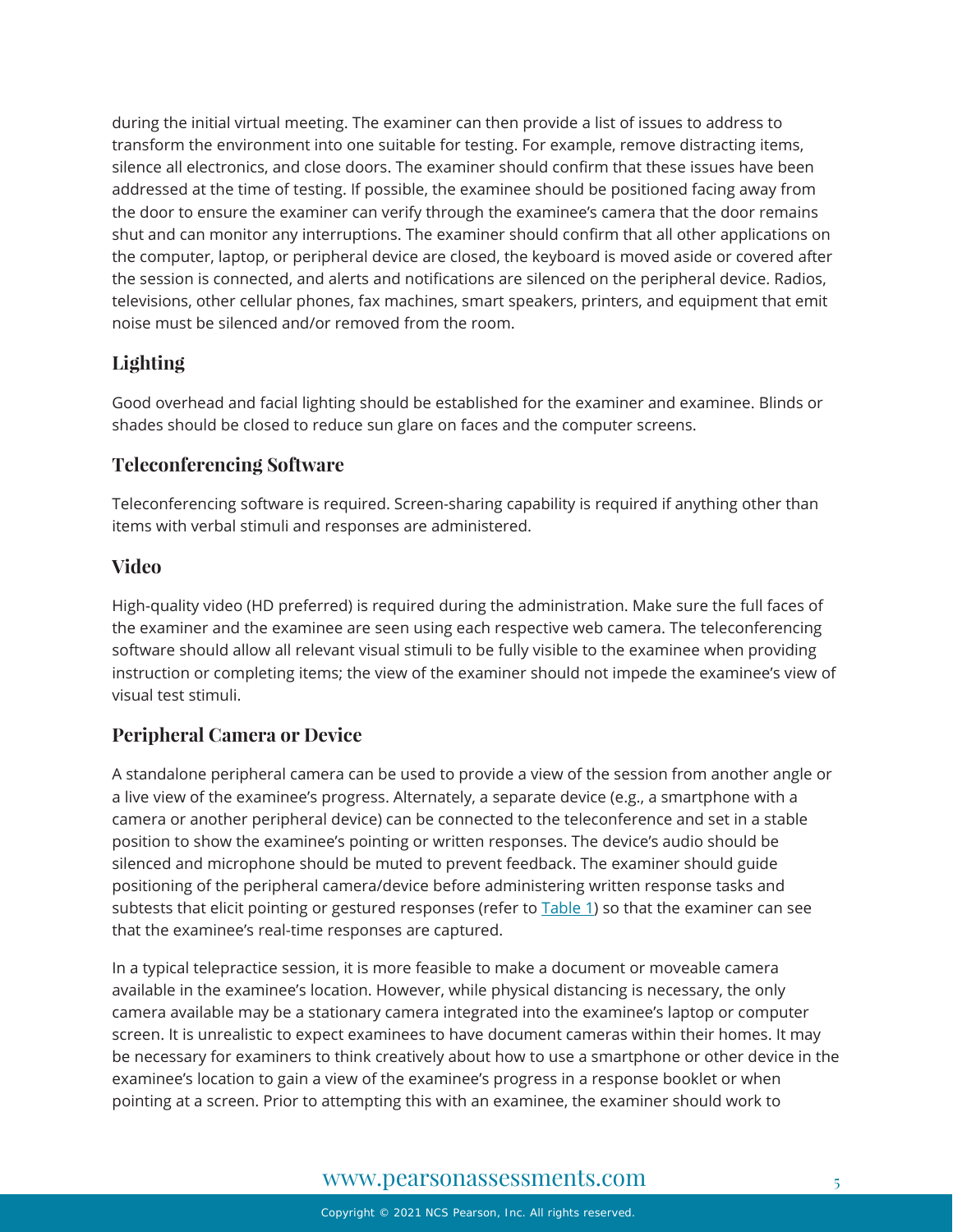become fluid and competent at directing examinees in these methods, which can require extensive practice with varied individuals and types of devices. In addition, this requires planning and practice in the initial virtual meeting to prevent technical difficulties, and so the examinee feels confident doing this when it is time.

Online instructional videos (e.g., [here\)](https://www.youtube.com/watch?v=yuhY0rjqQw0) demonstrate how a smartphone may be used with common household objects (e.g., a tower or stack of books, paper weight, ruler, and rubber band or tape) to create an improvised document camera for use during tasks involving response booklets. Similarly, for multiple choice tasks, some examinees tend to point to responses rather than say the number or letter corresponding to their response, and other tasks require the examinee to point at the stimuli. In this situation, other everyday household objects (e.g., books) could be used to form an improvised stand upon which to position the device to provide a second-angle view of the examinee pointing at the screen. A simple mirror behind the examinee has been used successfully to observe pointing responses. Typically, devices provide the best view of the examinee's screen and pointing responses when positioned in landscape orientation. While using additional cameras or devices/objects may not be an optimal solution for telepractice, it can be functional if executed well.

#### **Screen-Sharing Digital Components**

Digital components are shared within the teleconferencing software as specified in [Table 1.](#page-7-0) There are two ways to view digital components in the Q-global Resource Library: through the pdf viewer in the browser window or full screen in presentation mode. Always use full screen (i.e., presentation) mode for digital components viewed by the examinee. This provides the cleanest presentation of test content without on-screen distractions (e.g., extra toolbars). Refer to *Using Your Digital Assets on Q-global* in the Q-global Resource Library for complete directions on how to enter presentation mode.

### <span id="page-5-0"></span>2. Assessment Materials & Procedures

#### **Test Item Security**

The examiner is responsible for ensuring test item security is maintained, as outlined in the Terms and Conditions for test use. The examiner should address test security requirements with the examinee (and facilitator, if applicable) during the informed consent process. The examiner should make it clear to the examinee/caregivers that the video should not be captured, photos should not be taken, and stimuli should not be copied or recorded, as this is a copyright violation. The examinee must agree that they will not record (audio or visual) or take photos or screenshots of any portion of the test materials or testing session, and not permit anyone to observe the testing session or be in the testing room (except for a facilitator, when necessary). Any test-related materials used in the testing session must be returned to the examiner.

#### **Disruptions**

The examiner should record any and all atypical events that occur during the testing session. This may include delayed audio or video, disruptions to connectivity, the examinee being distracted by external stimuli, and any other anomalies. These can be noted on the record form or in the notes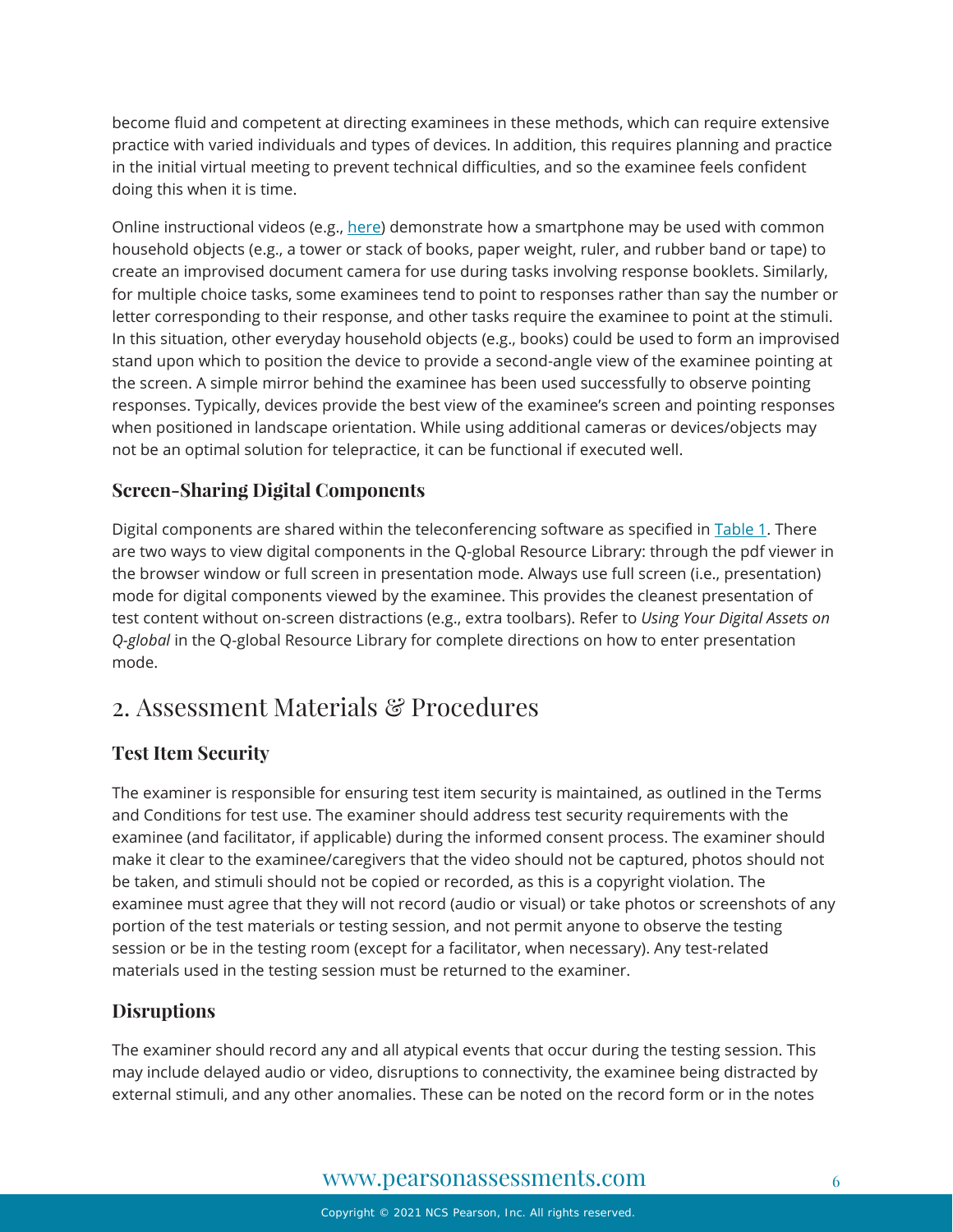section on Q-interactive, if applicable, and should be considered during interpretation and described in the written report. Refer to [Other Considerations](#page-12-0) for guidance on report writing.

#### **Response Booklets**

The response booklets should be provided in advance of the testing session, and the plan for securing and forwarding/returning materials, real-time and after testing, should be communicated. The examiner may ask for the completed response booklet to be shown on camera immediately at the conclusion of a task, so that the examiner can score it immediately and so responses are not lost or modified. One successful approach to protecting test security uses sealed envelopes (i.e., the sealed envelope method) and is described as follows. The examiner gathers the response booklet and a self-addressed stamped envelope. The examiner places these materials in an envelope and signs it on the seal, then mails or delivers it to the testing location. The examiner emphasizes that the sealed envelope containing the response booklets must not be opened until the examiner asks. The response booklet is then placed in the provided self-addressed stamped envelope after completion of each subtest, sealed at the conclusion and signed on the seal on camera, and then mailed or delivered to the examiner immediately following the testing session.

#### **Digital Assets**

The examiner should practice using the digital assets until the use of the materials is as smooth as an in-person administration. It is not recommended that the examiner display items from paper stimulus books on a camera. Refer to *Using Your Digital Assets on Q-global* in the Q-global Resource Library for complete directions.

#### **Gesturing**

When gesturing to a stimulus book or response booklet is necessary, the examiner should display it as a digital asset on-screen and point using the mouse cursor. It may on occasion be necessary for the examiner to gesture to areas of a paper copy of a response booklet or to show how to respond to demonstration items on the examiner's camera. Refer to **Table 1** for specific instructions by subtest.

#### **Content Considerations**

Review [Table 1](#page-7-0) for the specific telepractice considerations for each subtest to be administered.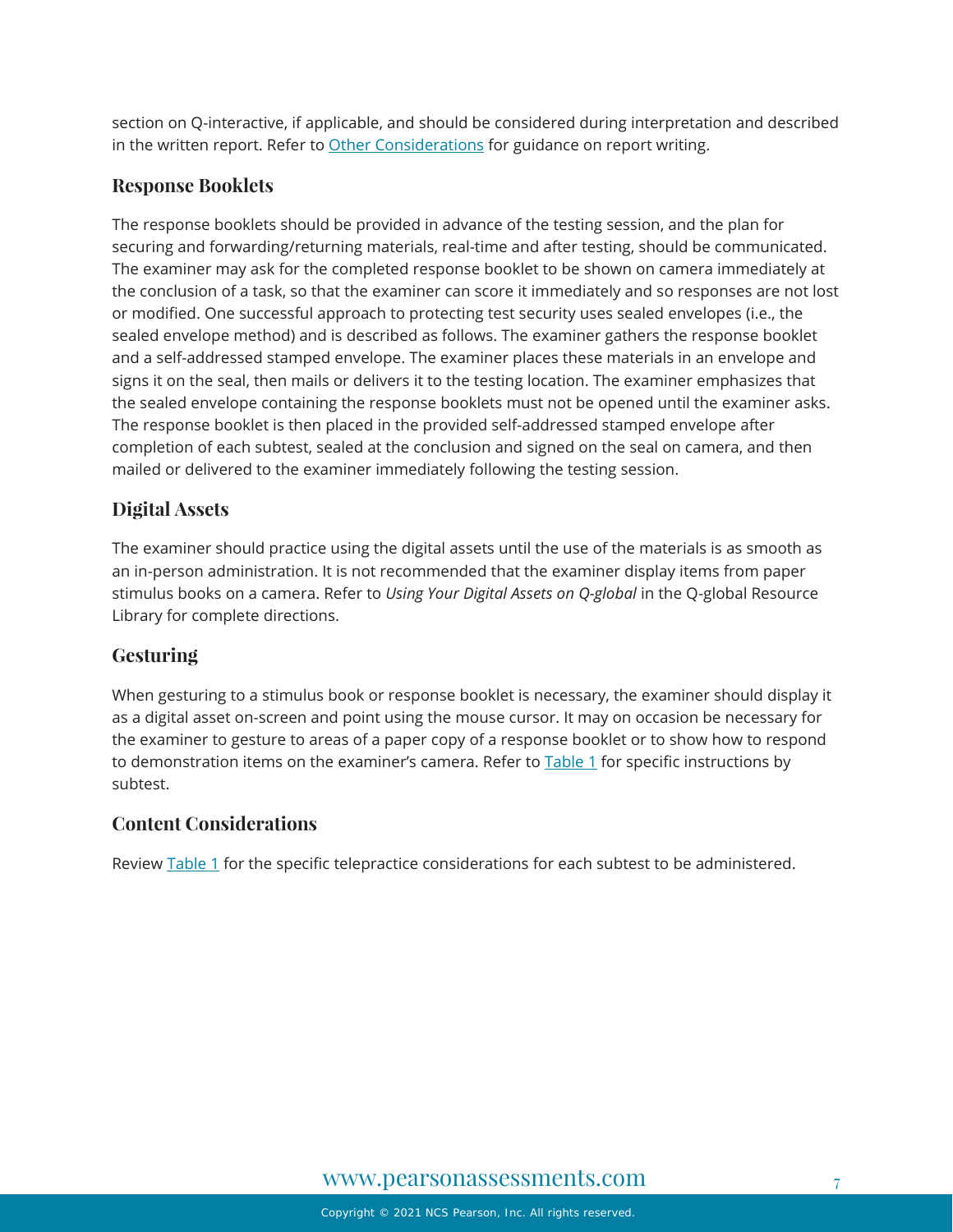| Subtest(s)                                          | <b>Considerations</b>                                                                                                                                                                                                                |  |
|-----------------------------------------------------|--------------------------------------------------------------------------------------------------------------------------------------------------------------------------------------------------------------------------------------|--|
|                                                     | • Requires response booklet                                                                                                                                                                                                          |  |
|                                                     | • Requires examinee to have pencil without eraser                                                                                                                                                                                    |  |
| Alphabet Writing<br>Fluency                         | • Peripheral camera/device should be placed in a stable position that<br>shows examinee's response booklet and provides examiner a view of<br>examinee's written responses                                                           |  |
| <b>Essay Composition</b><br>Math Fluency subtests   | • Examiner can point to digital response booklet on screen during<br>testing session                                                                                                                                                 |  |
| Sentence Composition                                | • Examiner can do what is necessary to help the examinee to<br>understand instructions (e.g., holding up and pointing at a paper                                                                                                     |  |
| <b>Sentence Writing</b><br>Fluency                  | response booklet, demonstrating on screen during the testing<br>session, pointing to or marking on the digital copy of the response<br>booklet displayed on-screen with the writing utensil tool)                                    |  |
| Spelling                                            | • Alphabet Writing Fluency, Essay Composition, Math Fluency subtests,<br>and Sentence Writing Fluency: Examiner uses stopwatch and must<br>ensure the examinee stops at time limit or must correctly record<br>early completion time |  |
| Listening                                           |                                                                                                                                                                                                                                      |  |
| Comprehension-                                      | . Requires examiner to stream audio and then read questions aloud                                                                                                                                                                    |  |
| Oral Discourse<br>Comprehension                     | · Do not repeat audio stimuli                                                                                                                                                                                                        |  |
|                                                     |                                                                                                                                                                                                                                      |  |
|                                                     | • Examiner uses mouse/cursor to point to stimuli on screen                                                                                                                                                                           |  |
|                                                     | • Examinee can use mouse/cursor to point at choices                                                                                                                                                                                  |  |
| Listening<br>Comprehension-<br>Receptive Vocabulary | • Rather than pointing, examinees have the option to say the letter<br>that corresponds to the response choice                                                                                                                       |  |
|                                                     | · Optional: Peripheral camera/device can be placed in stable position<br>that shows examinee's screen and provides a view of choices made<br>nonverbally through pointing                                                            |  |
| Math Problem Solving                                | • Examiner uses mouse/cursor to point to stimuli on screen                                                                                                                                                                           |  |
|                                                     | • Examinee uses mouse to point to some items                                                                                                                                                                                         |  |
|                                                     | · Optional: Peripheral camera/device can be positioned in stable<br>position for items involving pointing to show examinee's screen and<br>provide view of responses given nonverbally through pointing                              |  |
|                                                     | • Examiner notes for qualitative purposes if examinee uses scratch<br>paper; view may require peripheral device to be correctly positioned                                                                                           |  |

<span id="page-7-0"></span>**Table 1. Specific Telepractice Considerations**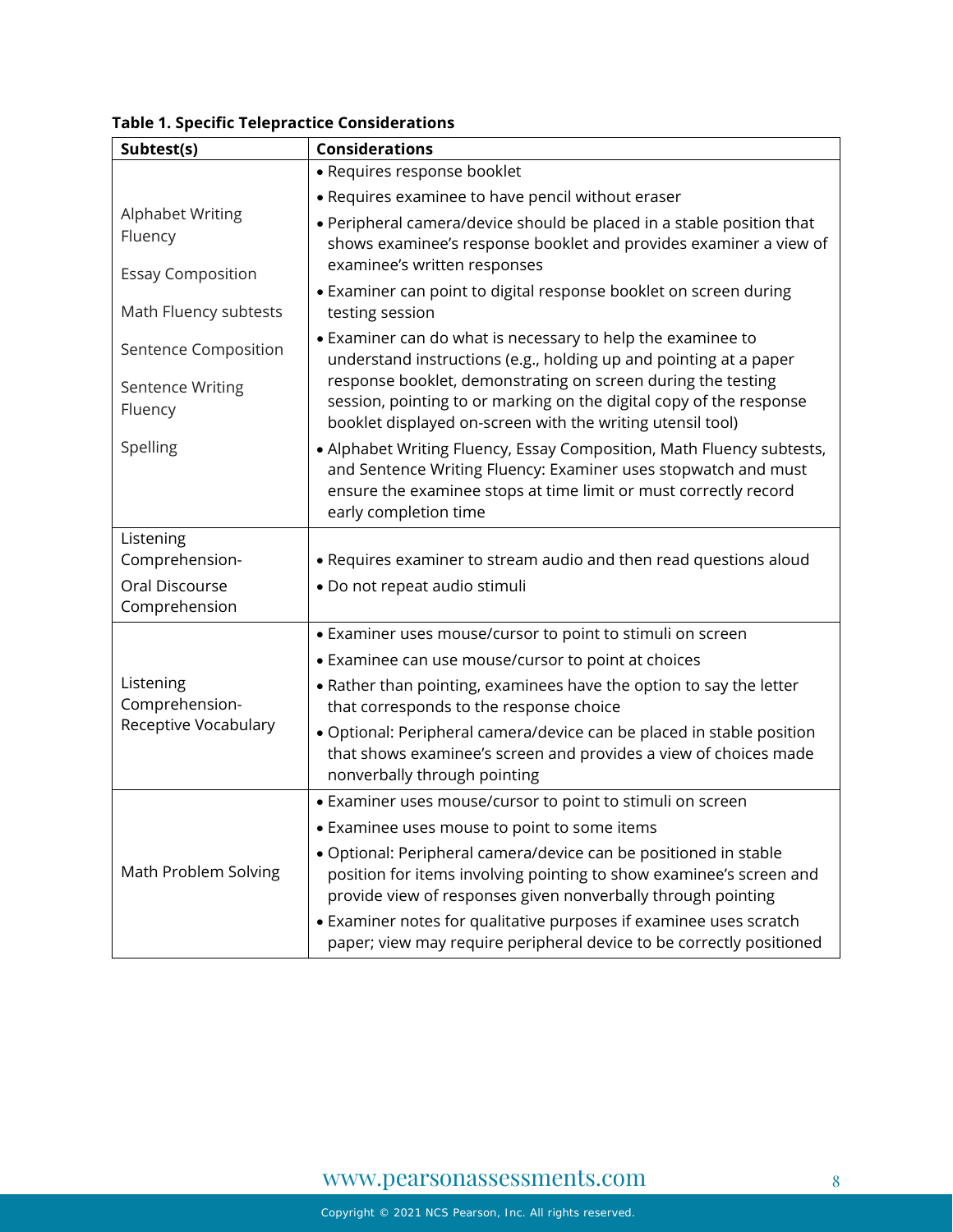| Subtest(s)                                       | <b>Considerations</b>                                                                                                                                                                                   |
|--------------------------------------------------|---------------------------------------------------------------------------------------------------------------------------------------------------------------------------------------------------------|
|                                                  | • Requires response booklet                                                                                                                                                                             |
|                                                  | • Requires examinee to have pencil without eraser                                                                                                                                                       |
| <b>Numerical Operations</b>                      | • Peripheral camera/device should be placed in a stable position that<br>shows examinee's response booklet and provides examiner a view of<br>examinee's written and pointing responses                 |
|                                                  | • Examiner can point to digital response booklet on screen during<br>testing session                                                                                                                    |
| Oral Expression-<br><b>Expressive Vocabulary</b> | • Examiner uses mouse/cursor to point to stimuli on screen                                                                                                                                              |
| Oral Expression-                                 | • Audio recording examinee's responses is recommended to provide<br>clarity for scoring                                                                                                                 |
| Oral Word Fluency                                | • Examiner uses stopwatch                                                                                                                                                                               |
| Oral Expression-<br>Sentence Repetition          | . Do not repeat stimuli, except for Sample A                                                                                                                                                            |
|                                                  | • Examiner displays stimuli in portrait orientation, not landscape                                                                                                                                      |
|                                                  | • Examiner uses mouse/cursor to point to stimuli on screen                                                                                                                                              |
| Oral Reading Fluency                             | • Audio recording examinee's responses is recommended to provide<br>clarity for scoring                                                                                                                 |
|                                                  | • Examiner uses stopwatch and must record precise completion time                                                                                                                                       |
| Orthographic Fluency<br>Decoding Fluency         | • Examiner uses mouse/cursor to point to stimuli on screen                                                                                                                                              |
|                                                  | • Audio recording examinee's responses is recommended to provide<br>clarity for scoring                                                                                                                 |
|                                                  | • Examiner uses stopwatch and must ensure the examinee stops at<br>time limit                                                                                                                           |
|                                                  | . This subtest can only be administered on Q-interactive                                                                                                                                                |
|                                                  | · iPad with stimuli can be displayed on-screen                                                                                                                                                          |
| Orthographic Choice                              | • Peripheral camera/device should be placed in a stable position that<br>shows examinee's pointing responses                                                                                            |
|                                                  | • Examiner enters examinee's responses into iPad with stimuli                                                                                                                                           |
| Phonemic Proficiency                             | • Examiner streams and shares audio from online platform and then<br>provides corrective feedback aloud                                                                                                 |
| <b>Pseudoword Decoding</b>                       | • Examiner uses mouse/cursor to point to stimuli on screen                                                                                                                                              |
|                                                  | • Audio recording examinee's responses is recommended to provide<br>clarity for scoring                                                                                                                 |
|                                                  | • Examiner uses mouse/cursor to point to stimuli on screen                                                                                                                                              |
| Reading                                          | • Examinee uses mouse to point to some items                                                                                                                                                            |
| Comprehension                                    | • Optional: Peripheral camera/device can be positioned in stable<br>position for items involving pointing to show examinee's screen and<br>provide view of responses given nonverbally through pointing |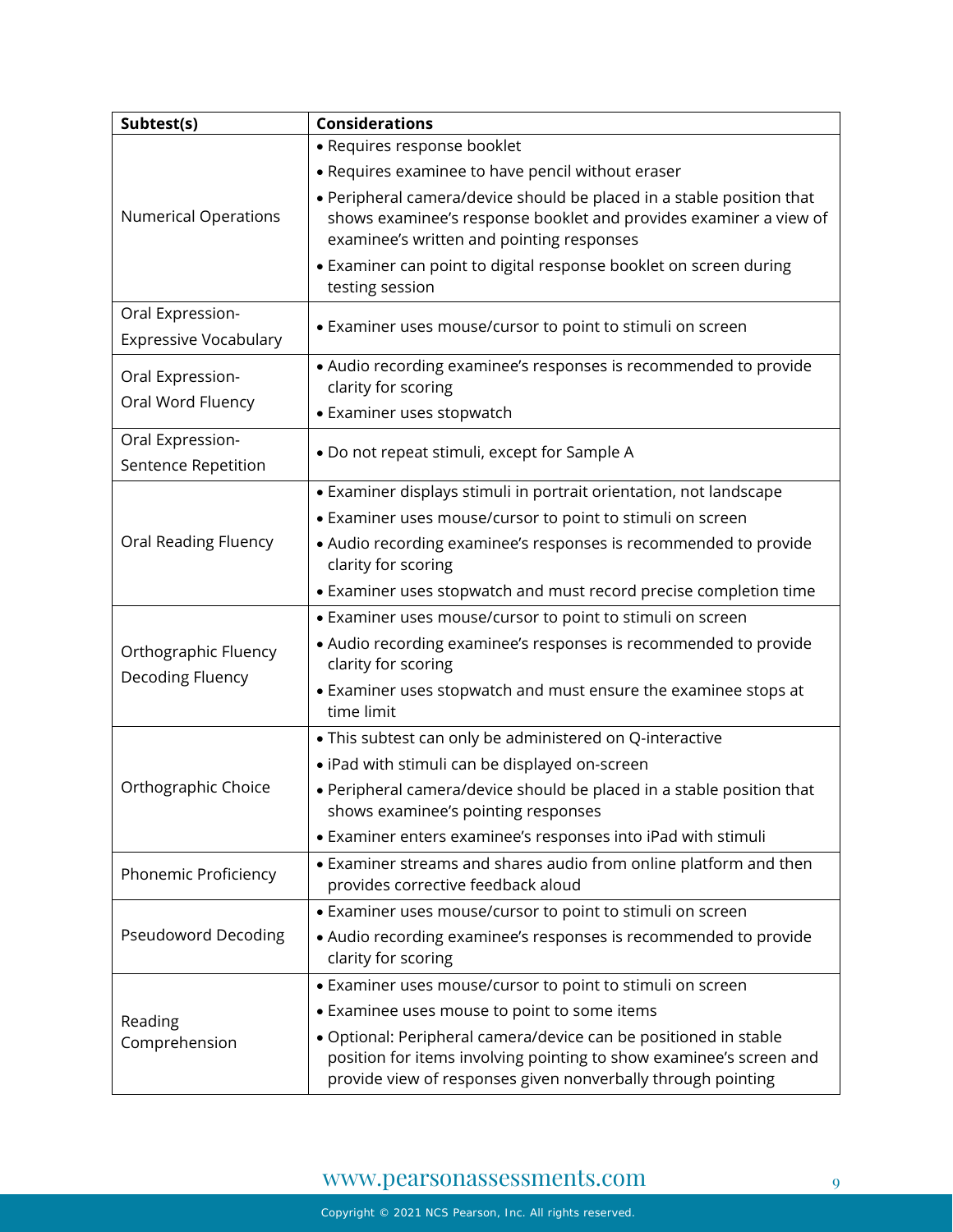| Subtest(s)   | <b>Considerations</b>                                                                                                                                                                                   |
|--------------|---------------------------------------------------------------------------------------------------------------------------------------------------------------------------------------------------------|
| Word Reading | • Examiner uses mouse/cursor to point to stimuli on screen                                                                                                                                              |
|              | • Examinee uses mouse to point to some items                                                                                                                                                            |
|              | · Optional: Peripheral camera/device can be positioned in stable<br>position for items involving pointing to show examinee's screen and<br>provide view of responses given nonverbally through pointing |
|              | • Audio recording examinee's responses is recommended to provide<br>clarity for scoring                                                                                                                 |

#### **Evaluating Equivalence Evidence**

Examiners should review the current research available on equivalence between different modes of administration before proceeding to use remote administration of a standardized assessment with normative data collected via in-person assessment. When reviewing the literature, the examiner should consider the input and output requirements for each task, and the evidence available for telepractice equivalence for the specific task type. Direct evidence of equivalence for a specific task may be available because the task was researched in a study with results indicating no significant difference between telepractice and in-person assessment. Indirect evidence may also be reported in the literature for a task that is similar in construct and input/output demands to the standardized assessment being considered for remote administration and may help determine the examiner's level of confidence in applying the norms. For instance, a study demonstrating direct evidence for the Repeatable Battery for the Assessment of Neuropsychological Status (RBANS) Picture Naming subtest also demonstrates valuable indirect evidence for the WIAT-4 Oral Expression—Expressive Vocabulary subtests because Picture Naming, Vocabulary, and Confrontation Naming all require brief spoken directions with pictorial stimuli inputs with open-ended spoken response outputs. Examiners can have more confidence that the normative scores are valid when tasks have direct evidence showing equivalency between modes.

In reviewing the literature of telepractice–in-person and digital–traditional investigations, professionals should also be mindful of the age range and population (e.g., clinical group) of the research study to consider relevancy for the examinee. Greater caution is recommended when only indirect evidence of equivalency is available for a task, or when equivalence has not been established for a particular examinee's age range and clinical condition. However, it can be informative to consider any such available evidence when considering impact of remote administration on results and interpretation. Pearson Clinical Assessment is tracking and aggregating the relevant equivalence evidence for our assessments, including the age range, population, direct evidence, and indirect evidence (see [Evidence for Remote Assessment\)](https://www.pearsonassessments.com/content/dam/school/global/clinical/us/assets/telepractice/equivalence-evidence-for-remote-assessment.pdf).

[Table 2](#page-10-0) lists each WIAT-4 subtest and the input and output requirements of each task. The abbreviations in the Input and Output column correspond to the various input and output requirements of each task, and a key appears at the bottom of the table. For example, brief spoken directions as an input requirement is abbreviated as BSD.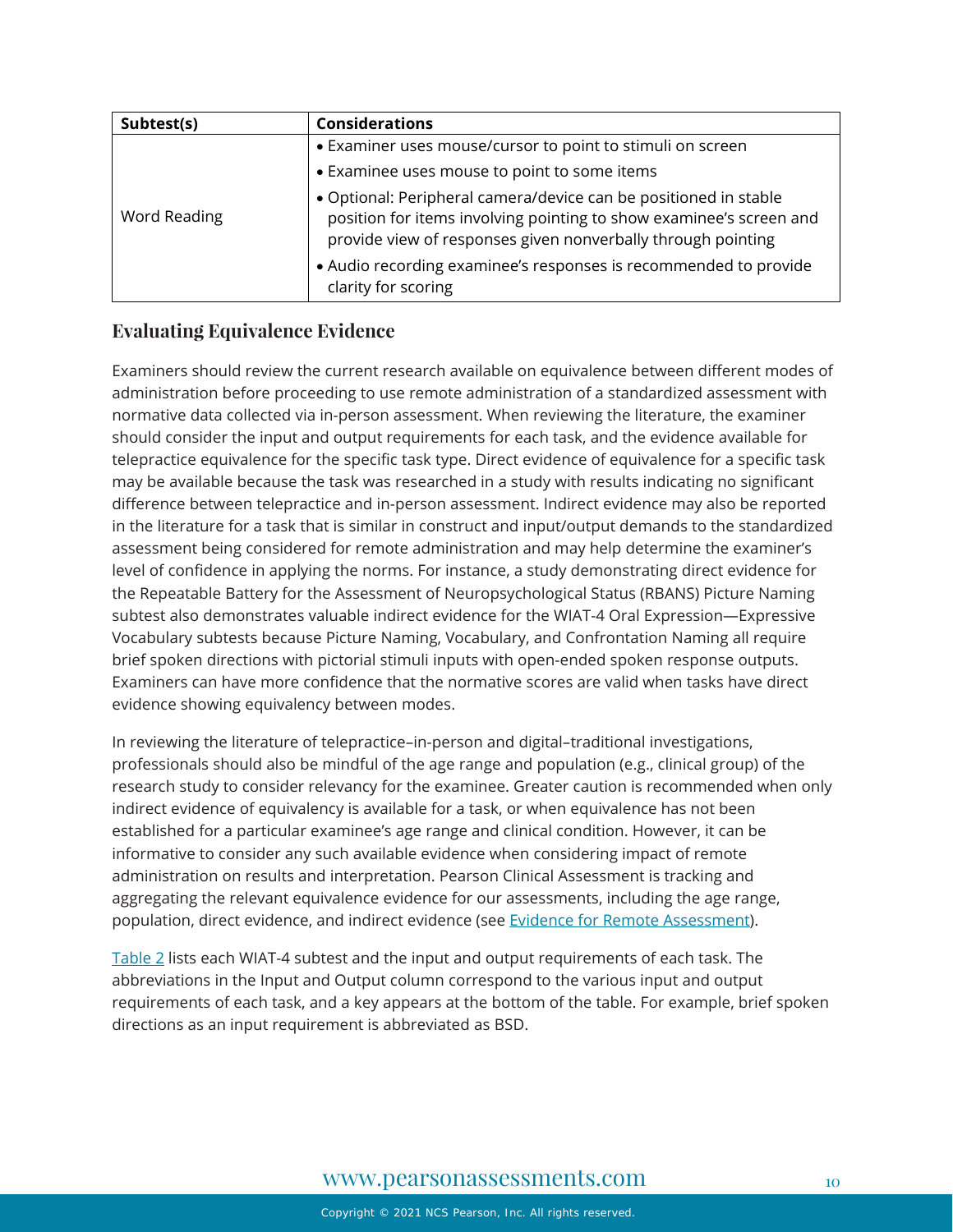<span id="page-10-0"></span>

| <b>Table 2. Input and Output Requirements</b> |  |
|-----------------------------------------------|--|
|-----------------------------------------------|--|

| Subtest(s)                                                | Input <sup>a</sup>   | Output <sup>b</sup>                            |
|-----------------------------------------------------------|----------------------|------------------------------------------------|
| <b>Alphabet Writing Fluency</b>                           | BSD, RB              | TT, SWR                                        |
| Decoding Fluency                                          | BSD, WP              | TT, SPR                                        |
| <b>Essay Composition</b>                                  | SD, RB               | OE, TT, WR, WFR                                |
| Listening Comprehension-                                  | BSD, PS              | MC, PR or BSR                                  |
| Receptive Vocabulary                                      |                      |                                                |
| Listening Comprehension-                                  | SD, ARS, SS          | OE, SPR                                        |
| Oral Discourse Comprehension                              |                      |                                                |
| Math Fluency-Addition,<br>Subtraction, and Multiplication | SD, SP, RB           | OE, TT, WR                                     |
| Math Problem Solving                                      | BSD, SP, SS, TGP, WP | MC, OE, BSR, PR                                |
| <b>Numerical Operations</b>                               | BSD, SP, WP, RB      | OE, WR                                         |
| Oral Expression-                                          | BSD, PS, SS          | <b>BSR</b>                                     |
| <b>Expressive Vocabulary</b>                              |                      |                                                |
| Oral Expression-                                          | <b>BSD</b>           | OE, TT, SPR                                    |
| Oral Word Fluency                                         |                      |                                                |
| Oral Expression-                                          | BSD, SS              | <b>SPR</b>                                     |
| Sentence Repetition                                       |                      |                                                |
| Oral Reading Fluency                                      | BSD, WP              | TT, SPR                                        |
| Orthographic Fluency                                      |                      |                                                |
| Orthographic Choice                                       | BSD, WP              | PR                                             |
| Phonemic Proficiency                                      | BSD, ARS             | <b>BSR</b>                                     |
| <b>Pseudoword Decoding</b>                                | BSD, WP              | OE, SPR                                        |
| Reading Comprehension                                     | BSD, PS, WP          | MC (early items), OE, PR (early<br>items), SPR |
| Sentence Composition                                      | SD, WP, RB           | OE, WR                                         |
| Sentence Writing Fluency                                  | BSD, GD, RB          | TT, WR                                         |
| Spelling                                                  | BSD, SS, RB          | <b>WR</b>                                      |
| <b>Word Reading</b>                                       | BSD, SP, WP          | MC (early items), OE, PR (early<br>items), SPR |

Note. <sup>a</sup>Input abbreviations are: ARS = Audio recorded stimuli, BSD = Brief spoken directions, GD = Gestured directions, PS = Pictorial stimuli, RB = Response booklet, SD = Spoken directions, SP = Letters, digits, or symbols in print, SS = Spoken stimuli, TGP = Tables and graphs in print, WP = Words in print.

bOutput abbreviations are: BSR = Brief spoken response, MC = Multiple choice, OE = Open ended, PR = Pointing response, SPR = Spoken response, SWR = Simple written response, TT = Task-level time limit, WR = Written response.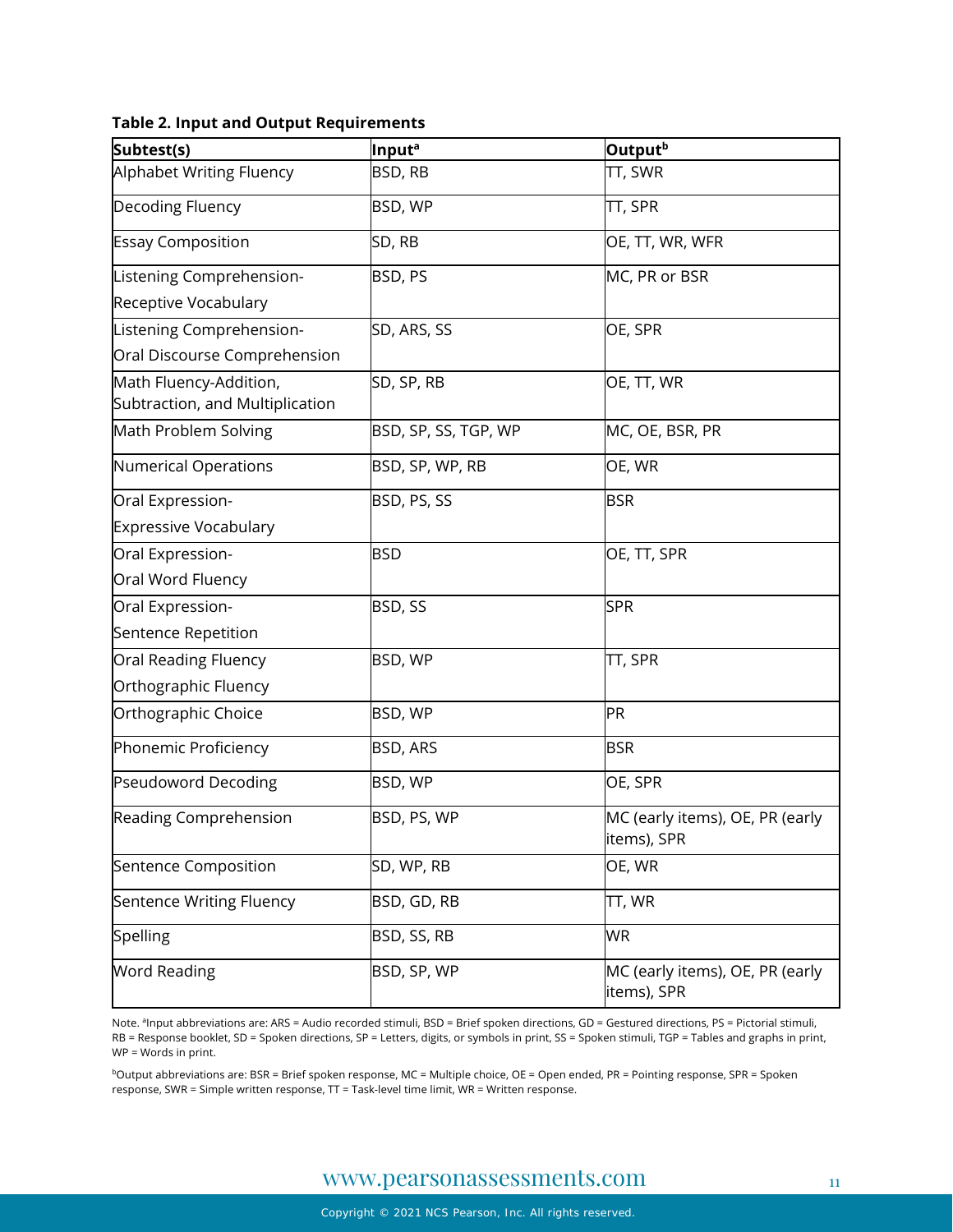## <span id="page-11-0"></span>3. Examinee Considerations

#### **Appropriateness**

The examiner should first ensure that a telepractice administration is appropriate for the examinee and for the purpose of the assessment. Clinical judgment, best practice guidance for telepractice (e.g., APA Services, 2020; ASPPB, 2013; IOPC, 2020), information from professional organizations and other professional entities (e.g., licensing boards, legal resources, professional liability insurance providers, payors), consultation with other knowledgeable professionals, existing research, and any available federal or state regulations should be considered in the decision-making process. Consideration should be given to whether the necessary administrative and technological tasks involved in a telepractice session can be accomplished without influencing results.

#### **Preparedness**

Before initiating test administration, the examiner should ensure that the examinee is well-rested, able, prepared, and ready to appropriately and fully participate in the testing session.

#### **Facilitator Role**

If using a facilitator, the role of the facilitator must be explained to the examinee so participation and actions are understood.

#### **Headset**

It may not be appropriate or feasible for some examinees to use a headset due to behavior, positioning, physical needs, or tactile sensitivities, or if a headset is not available. Clinical judgement on the appropriate use of a headset in these situations should be used. If a headset is not utilized, the examiner's and examinee's microphones and speakers should be turned up to a comfortable volume.

#### **Mouse**

<span id="page-11-1"></span>On some teleconferencing software, the examiner can pass control of the mouse to allow the examinee to point to indicate responses; this is an option if it is within the capabilities of the examinee. However, best practice guidelines provide cautions about this. For example, the IOPC guidelines suggest examiners be alert throughout administration, resume control of the screen once the task is finished, and never leave the computer unattended while the examinee has control over the examiner's computer (IOPC, 2020).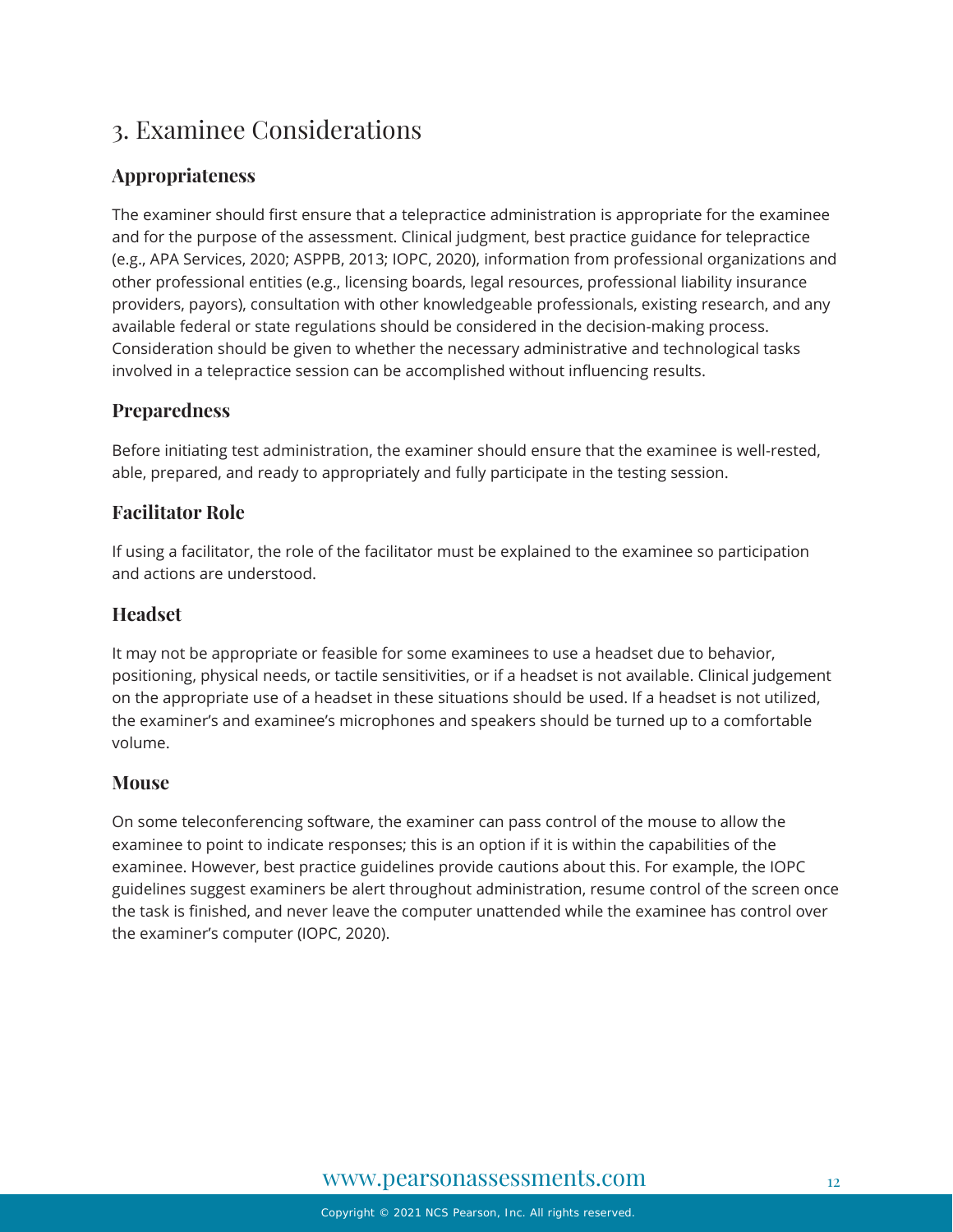# 4. Examiner Considerations

#### **Practice**

During the telepractice setup, and before administering to any actual examinee, the examiner should rehearse the mechanics and workflow of every item in the entire test using the selected teleconferencing software so that the examiner is familiar with the administration procedures. For example, a colleague could be used as a practice examinee.

#### **Standardized Procedures**

The examiner must follow the administration procedures of in-person administration as much as possible. For example, if a spoken stimulus cannot be said more than once in in-person administration, the examiner must not say it more than once in a telepractice administration unless a technical difficulty precluded the examinee from hearing the stimulus.

#### **Real-Time Troubleshooting**

In order to conduct a smooth telepractice session, audiovisual needs and materials must be managed appropriately. The initial virtual meeting involves the examiner, examinee, and/or the facilitator (if used), and is the opportunity for the examiner to provide information about the audiovisual needs and materials. During the initial virtual meeting, the examiner should provide training in troubleshooting audiovisual needs that arise during the testing session, including camera angle, lighting, and audio checks. The examiner should provide verbal feedback to guide camera adjustment, checking the on-screen video shown by the peripheral camera/device to provide information about how to reposition it until the proper view is shown. The examiner should emphasize that no materials should be opened until the examiner provides instructions to do so, if applicable. The examiner should also expect to provide verbal guidance about these issues during the testing session. Refer to the [Telepractice Environment & Equipment](#page-3-0) section and to [Table 1](#page-7-0) for specific subtest telepractice considerations.

#### **Collaborating With Facilitators**

If used, the facilitator is to assist with administrative and technological tasks and not to manage rapport, engagement, or attention during the testing session. The examiner should direct them not to interfere with the examinee's performance or responses. Any other roles and responsibilities for which an examiner needs support, such as behavior management, should be outlined and trained prior to the beginning of the testing session. The examiner is responsible for documenting all behaviors of the facilitator during test administration and taking these into consideration when reporting scores and performance.

### <span id="page-12-0"></span>5. Other Considerations

There are special considerations for written reports describing testing that takes place via telepractice. The professional completing the written report should state in the report that the test was administered via telepractice, and briefly describe the method of telepractice used. The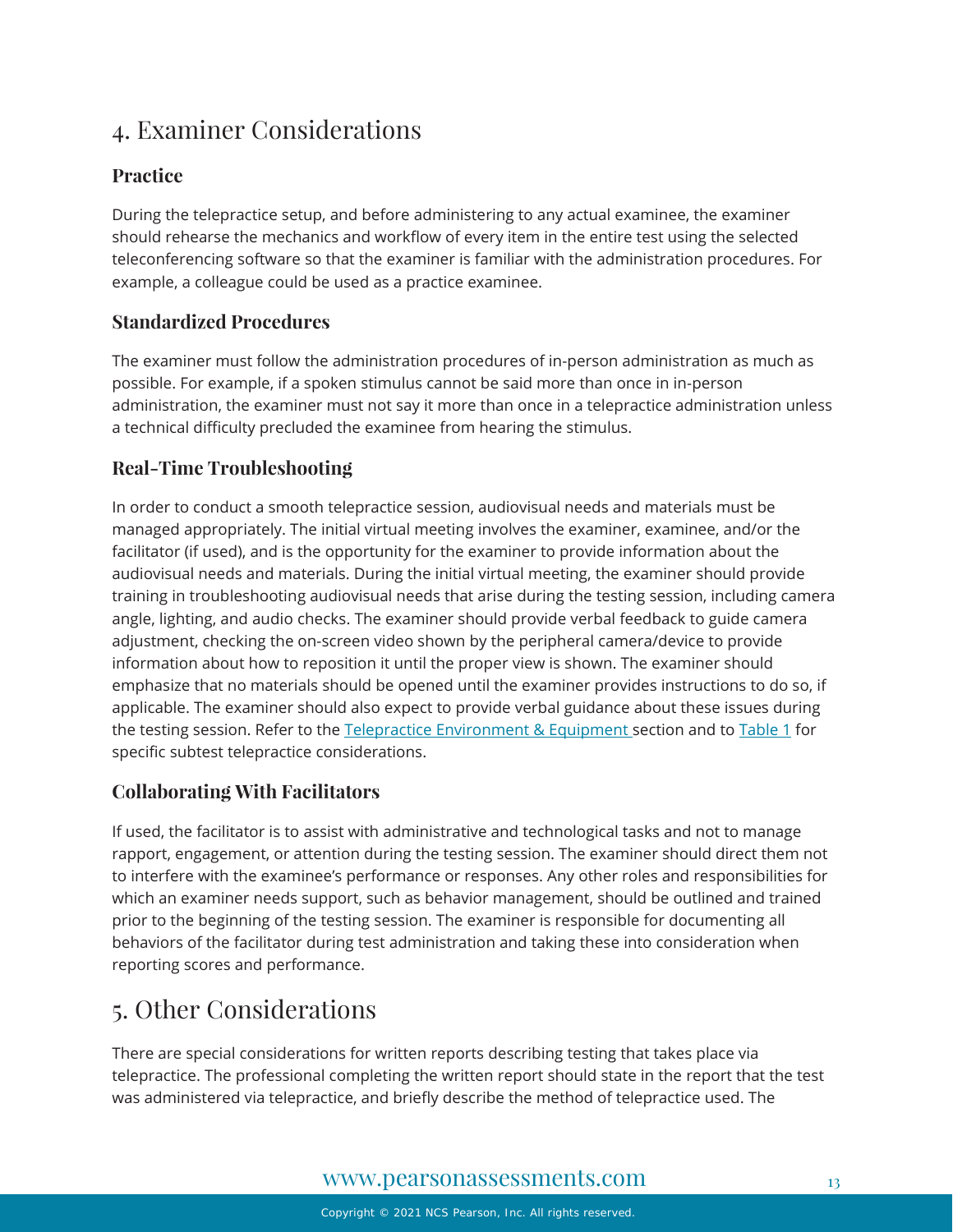professional should also make a clinical judgment, similar to an in-person session, about whether or not the examiner was able to obtain the examinee's best performance. Clinical decisions should be explained in the report, including comments on the factors that led to the decision to conduct testing via telepractice and to report all (or not to report suspect) scores. In addition, it is recommended that the report include a record of any and all atypical events during the testing session (e.g., delayed video or audio, disruptions to connectivity, extraneous noises such as phone ringing or loud dog barking, person or animal unexpectedly walking into room, the examinee responding to other external stimuli). List and describe these anomalies as is typical for reporting behavioral observations in the written report, as well as any observed or perceived impact on the testing sessions and/or results, and consider these in the interpretation of results.

An example of a written report might include:

"*The WIAT-4 was administered via remote telepractice using digital stimulus materials on Pearson's Q-global system, and a facilitator monitored the administration on-site using a printed response booklet during the live video connection using the [name of telepractice system, e.g., Zoom] platform. The remote testing environment appeared free of distractions, adequate rapport was established with the examinee via video/audio, and the examinee appeared appropriately engaged in the task throughout the session. No significant technological problems or distractions were noted during administration. Modifications to the standardization procedure included: [list]. The WIAT-4 subtests, or similar tasks, have received initial validation in several samples for remote telepractice and digital format administration, and the results are considered a valid description of the examinee's skills and abilities*."

Notes may be recorded about any testing issues on the record form or in the notes section on Qinteractive.

### Conclusion

This test was not standardized in a telepractice mode, and this should be taken into consideration when utilizing this test via telepractice and interpreting results. For example, the examiner should consider relying on convergence of multiple data sources and/or being tentative about conclusions. Provided that the examiner has thoroughly considered and addressed the factors and the specific considerations as listed above, the examiner should be prepared to observe and comment about the reliable and valid delivery of the test via telepractice. Materials may be used via telepractice without additional permission from Pearson in the following published contexts:

- WIAT-4 manuals, digital stimulus book, digital Oral Reading Fluency booklet, and response booklet via Q-global
- WIAT-4 via Q-interactive (requires advanced technology skills and mirroring software)
- WIAT-4 via a Pearson-licensed telepractice provider/platform

*Any* other use of this test via telepractice is not currently recommended. This includes, but is not limited to, scanning the paper stimulus book, digitizing the paper record form, holding the stimulus book physically up in the camera's viewing area, or uploading a manual onto a shared drive or site.